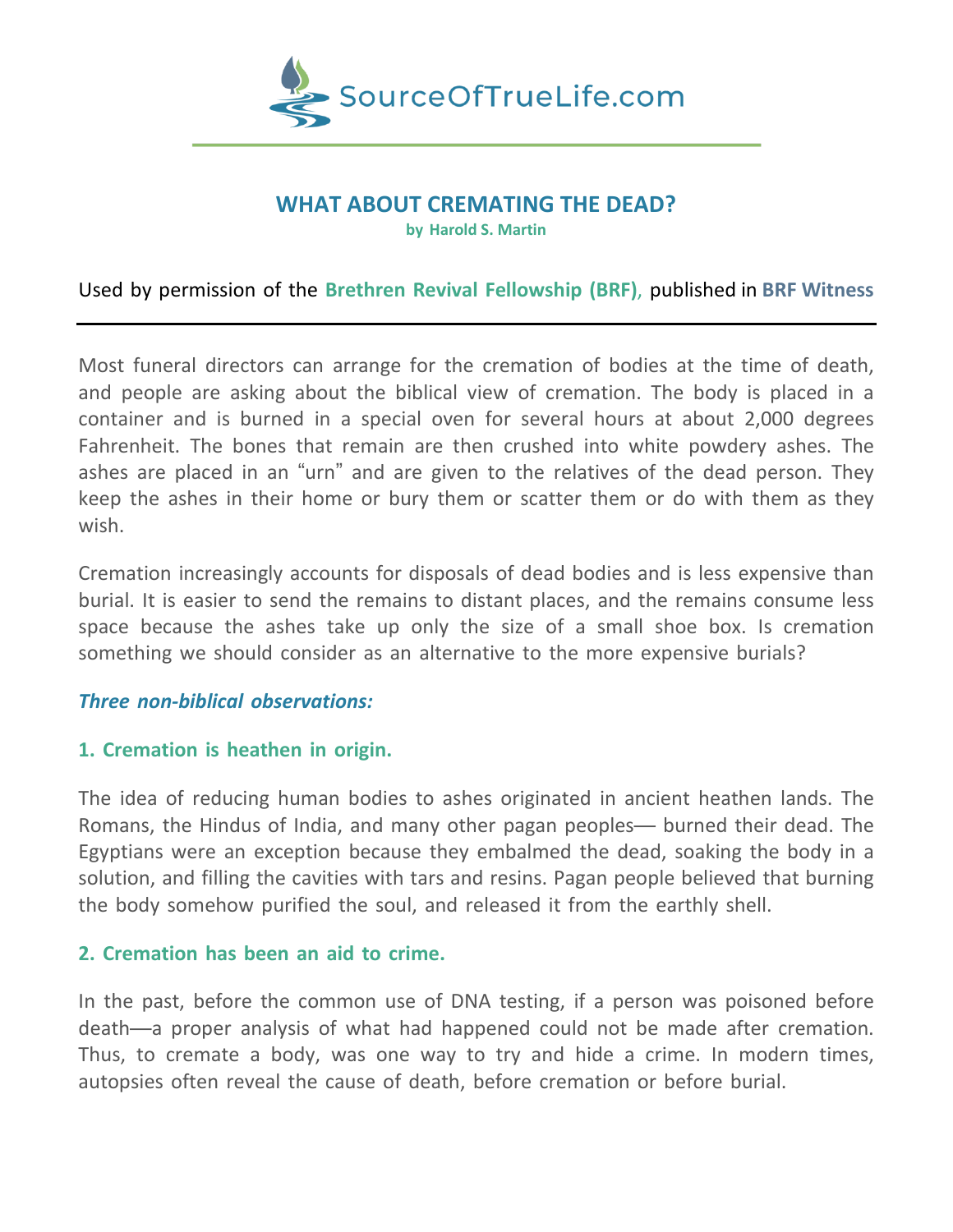## **3. Cremation seems like a cruel barbarous act.**

Cremation involves the incineration of the human body at high temperatures. When the heat becomes intense, the body twitches and moves due to the contraction and expansion of the muscles. It just seems like a gruesome and unkind thing to do to the body of one's mother or husband or child. It is repulsive to think of the body of a friend being treated like a beef roast at the time of death.

### *Three biblical principles:*

#### **1. Cremation dishonors the created human body.**

In **Romans 12:1** we are told: "present your bodies" as a "living sacrifice, holy, and acceptable to God, which is your reasonable service." In **1 Corinthians 6:19** we are told that the body of the Christian is the temple of the Holy Spirit, and this places great importance on the human body. That's why we try and preserve the body by clean habits and good living. That's why we show respect for the human body at the time of death. The body may become old and wrinkled and scarred, but it will be raised some day and transformed so that it is without blemish **(Philippians 3:12).**

### **2. Cremation does not follow the example of Jesus.**

When Jesus was crucified, His body was lovingly and tenderly prepared for burial according to the Jewish custom **(John 19:38-42).** Throughout the Bible, burial is considered the proper manner of laying away the body. It was a dishonor and a curse for a person not to have a burial. In **Jeremiah 22:19,** King Jehoiakim was to be "buried with the burial of a donkey," which meant *no burial at all*. Most of Israel's kings were buried, including Manesseh **(2 Kings 21:26)** and Josiah **(2 Kings 23:30)** — but for Jehoiakim **(2 Kings 24:6),** there is no mention of burial. The text simply says that he "slept with his fathers." The prophet Amos **(Amos 2:1)** spoke against the people of Moab because they burned the bones of the king of Edom to *lime* (to powder). For the Christian—- Jesus Christ is to be our example in all of life, and it certainly is proper to follow Him in the way we dispose of our bodies.

#### **3. Cremation tends to destroy the sacred memory of the dead.**

The ashes of cremated bodies are often not even claimed by the family. Funeral directors say that hundreds of urns are never picked up by family members. Usually the ashes are not buried, and so there is no grave to visit, no sacred spot where the remains of a friend lie. Cremation becomes a quick way of destroying the memory of the dead. **Proverbs 10:7** says "The memory of the righteous is blessed, but the name of the wicked will rot."